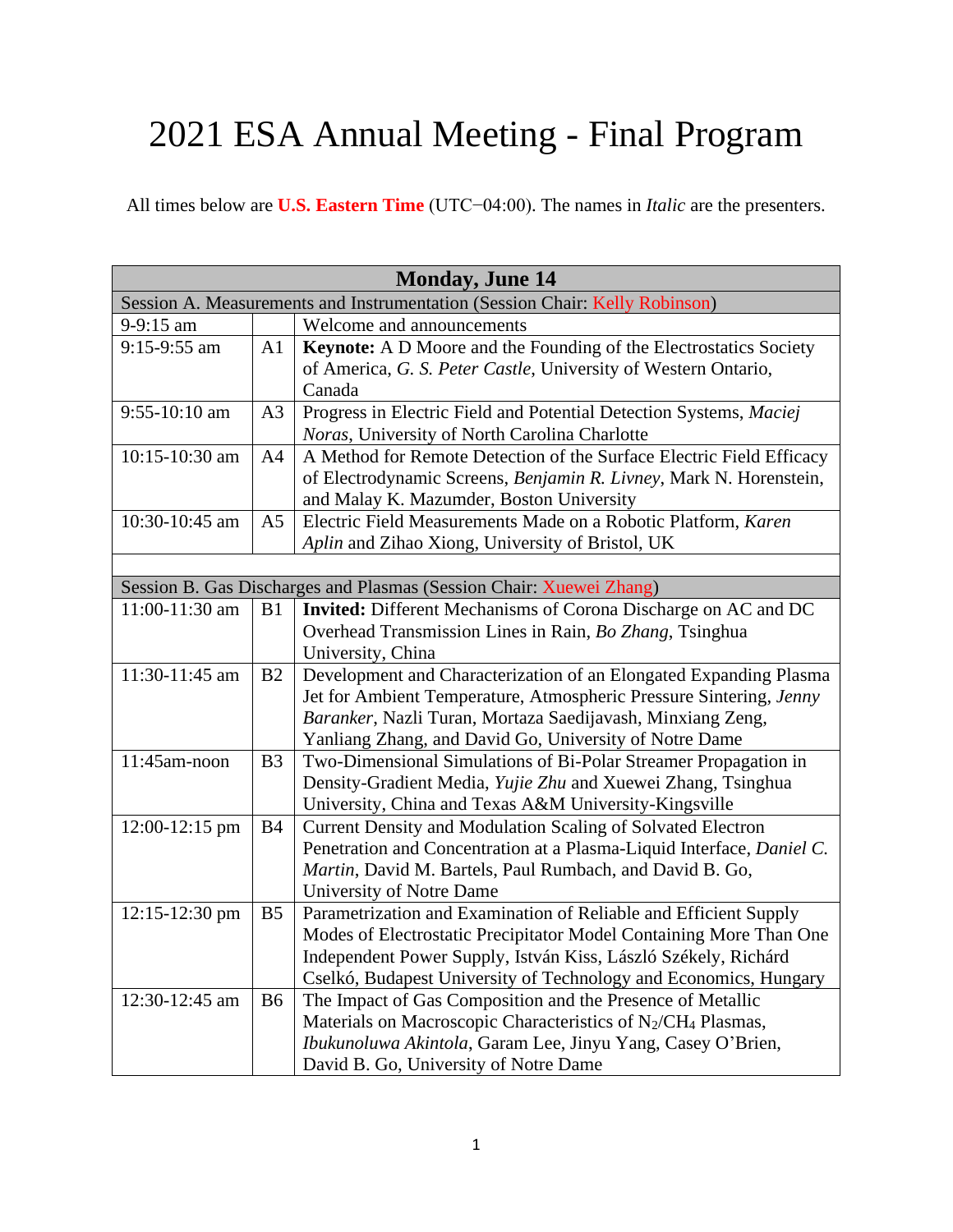| Session C. Electrically-induced flows and electrokinetics I (Session Chair: Holger Grosshans)              |                |                                                                       |  |  |
|------------------------------------------------------------------------------------------------------------|----------------|-----------------------------------------------------------------------|--|--|
| $1:00-1:40$ pm                                                                                             | C1             | Keynote: Numerical Models of Electrohydrodynamic Processes in         |  |  |
|                                                                                                            |                | Two-Phase Immiscible Liquids and Physical Substantiation of the       |  |  |
|                                                                                                            |                | Limits of Their Applicability, Vladimir Chirkov, St. Petersburg State |  |  |
|                                                                                                            |                | University, Russia                                                    |  |  |
| $1:40-1:55$ pm                                                                                             | C <sub>2</sub> | A Two-Stage EHD Gas Pump in a Square Channel with Electrodes          |  |  |
|                                                                                                            |                | Mounted on Opposite Side of Walls, C. P. Tien, S. C. Lin, and F. C.   |  |  |
|                                                                                                            |                | Lai, University of Oklahoma                                           |  |  |
| $1:55-2:10$ pm                                                                                             | C <sub>3</sub> | EHD Induced Flow with Different Polarities in a Square Channel by a   |  |  |
|                                                                                                            |                | Two Stage Electrodes, A K M Monayem H. Mazumder, Shariful A.          |  |  |
|                                                                                                            |                | Robin, and Margaret Wood, Saginaw Valley State University             |  |  |
| $2:10-2:25$ pm                                                                                             | C <sub>4</sub> | Modeling of the Unsteady DBD Plasma Actuation of the Flow around      |  |  |
|                                                                                                            |                | Airfoil, Afshin Shaygani and Kazimierz Adamiak, Western               |  |  |
|                                                                                                            |                | University, Canada                                                    |  |  |
| 2:25-2:40 pm                                                                                               | C <sub>5</sub> | Spatial and Temporal Characterization of an Electrohydrodynamic       |  |  |
|                                                                                                            |                | Flow Formed off the Surface of a Piezoelectric Transformer, Ankur     |  |  |
|                                                                                                            |                | Saxena, Jinyu Yang, Seong-Kyun Im, and David B. Go, University of     |  |  |
|                                                                                                            |                | Notre Dame                                                            |  |  |
|                                                                                                            |                |                                                                       |  |  |
| Session D. Electrically-induced flows and electrokinetics II (Session Chair: A K M Monayem<br>H. Mazumder) |                |                                                                       |  |  |
| $3:00-3:40$ pm                                                                                             | D <sub>1</sub> | Keynote: Fluid dynamic aspects of triboelectric charging of powder    |  |  |
|                                                                                                            |                | flows, Holger Grosshans, Physikalisch-Technische Bundesanstalt        |  |  |
|                                                                                                            |                | Braunschweig, Germany                                                 |  |  |
| 3:40-3:55 pm                                                                                               | D2             | Numerical Study on the Effect of Electrodes Orientation on Flow       |  |  |
|                                                                                                            |                | Induced by a Two-Stage EHD Gas Pump, A K M Monayem H.                 |  |  |
|                                                                                                            |                | Mazumder and Feng C. Lai, Saginaw Valley State University and         |  |  |
|                                                                                                            |                | University of Oklahoma                                                |  |  |
| $3:55-4:10$ pm                                                                                             | D <sub>3</sub> | Electrostrictive Cavitation in Dielectric Liquids under Nanosecond    |  |  |
|                                                                                                            |                | Pulsed Electric Field, Xuewei Zhang, Texas A&M University-            |  |  |
|                                                                                                            |                | Kingsville                                                            |  |  |
| $4:10-4:25$ pm                                                                                             | D <sub>4</sub> | A New Electrostatic Generator Driven by an Electric Field, Katsuo     |  |  |
|                                                                                                            |                | Sakai, Electrostatic Generator Laboratory, Japan                      |  |  |
| 4:25-4:40 pm                                                                                               | D <sub>5</sub> | The Explanation the Cone-Dimple Mode of Electrocoalescence Using      |  |  |
|                                                                                                            |                | Numerical Simulation, Ioann A. Dobrovolskii and V. A. Chirkov, St.    |  |  |
|                                                                                                            |                | Petersburg State University, Russia                                   |  |  |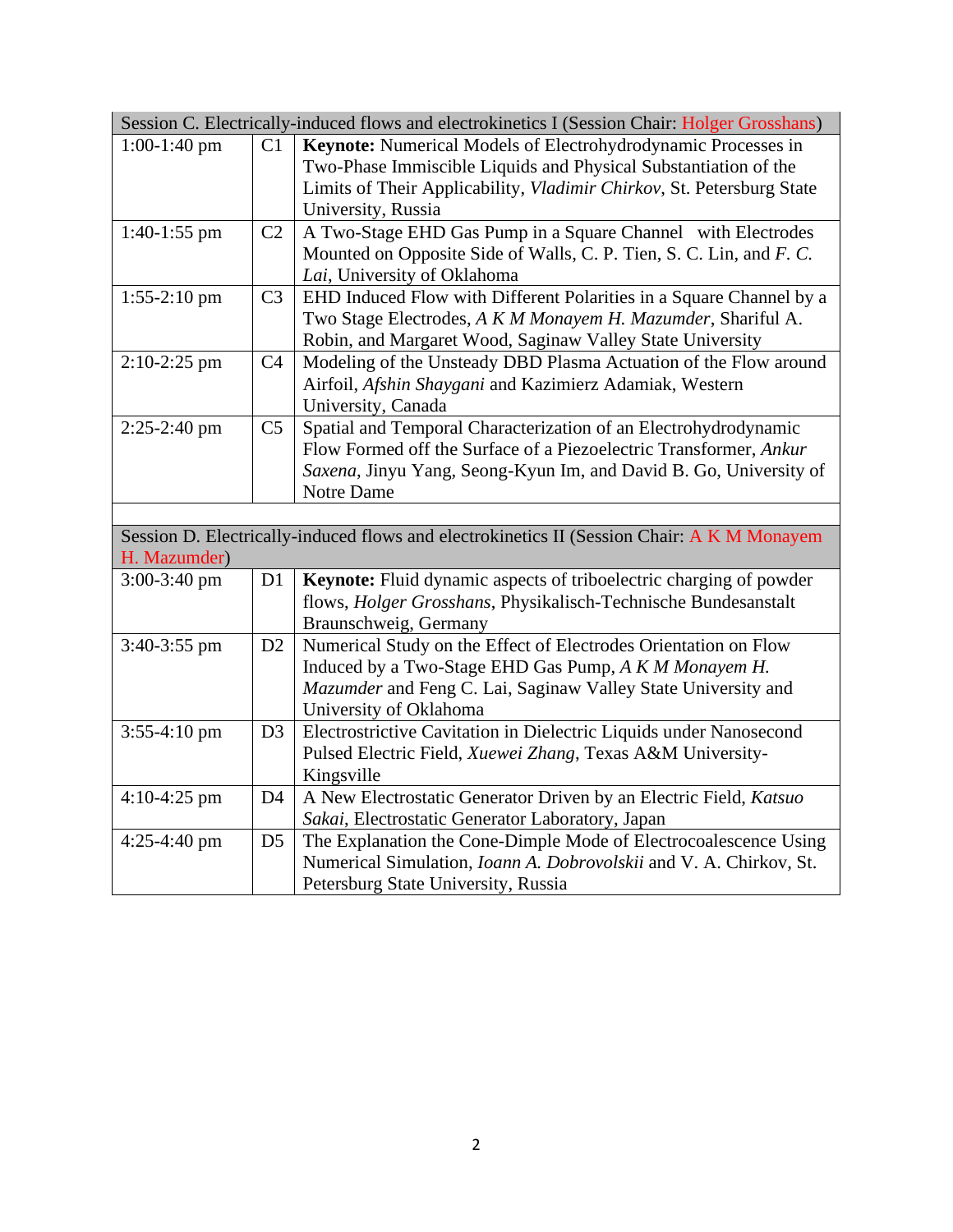| Tuesday, June 15                                                                      |                |                                                                                                                                  |  |  |  |
|---------------------------------------------------------------------------------------|----------------|----------------------------------------------------------------------------------------------------------------------------------|--|--|--|
| Session E. Contact charging and triboelectric effects I (Session Chair: Siowling Soh) |                |                                                                                                                                  |  |  |  |
| 9:00-9:15 am                                                                          | E1             | What Force Causes Particles to Stick to Surfaces? Siddharth Rajupet,                                                             |  |  |  |
|                                                                                       |                | Adriaan Riet, Qizan Chen, Mamadou Sow, and Daniel Lacks, Case                                                                    |  |  |  |
|                                                                                       |                | <b>Western Reserve University</b>                                                                                                |  |  |  |
| 9:15-9:30 am                                                                          | E2             | Controlling Electrostatic Charge Generated by Contact at Interfaces of                                                           |  |  |  |
|                                                                                       |                | Matter, Siowling Soh, National University of Singapore, Singapore                                                                |  |  |  |
| 9:30-9:45 am                                                                          | E <sub>3</sub> | Mosaics of Charge Formed by Liquid Evaporation, Kelly S. Moreira,                                                                |  |  |  |
|                                                                                       |                | Ezequiel Lorenzett, Ana Luisa Devens, Yan A. Santos da Campo,                                                                    |  |  |  |
|                                                                                       |                | Dylan Mehler and Thiago A. L. Burgo, Federal University of Santa                                                                 |  |  |  |
|                                                                                       |                | Maria, Brazil                                                                                                                    |  |  |  |
| 9:45-10:00 am                                                                         | E4             | Flexible, Low-Cost, and Scalable Graphite-Based Hydroelectric                                                                    |  |  |  |
|                                                                                       |                | Generator, Kelly S. Moreira, Diana Lermen, Leandra P. dos Santos,                                                                |  |  |  |
|                                                                                       |                | Fernando Galembeck, and Thiago A. L. Burgo, University of Santa                                                                  |  |  |  |
|                                                                                       |                | Maria, Brazil                                                                                                                    |  |  |  |
| 10:00-11:15 am                                                                        | E <sub>5</sub> | Electrostatic Charging of Propellors on Unmanned Aerial Vehicles,                                                                |  |  |  |
|                                                                                       |                | Douglas Tilley, Kerianne Nicoll, Pejman Iravani, David Cleaver,                                                                  |  |  |  |
|                                                                                       |                | Jonathan Du Bois, University of Reading and University of Bath, UK                                                               |  |  |  |
| 10:15-10:30 am                                                                        | E <sub>6</sub> | Electron Transfer between Silicon Dioxides during Contact                                                                        |  |  |  |
|                                                                                       |                | Electrification, Yen-Chun Chou, Tsrong-Yi Wen, and James Chen,                                                                   |  |  |  |
|                                                                                       |                | National Taiwan University of Science and Technology, and                                                                        |  |  |  |
| 10:30-10:45 am                                                                        |                | University at Buffalo                                                                                                            |  |  |  |
|                                                                                       | E7             | Triboelectric Effects of Continuity Additives and a Silica Catalyst<br>Support on Polyethylene Fluidized Bed Wall Fouling, Milad |  |  |  |
|                                                                                       |                | Taghavivand, Andrew Sowinski, and Poupak Mehrani, University of                                                                  |  |  |  |
|                                                                                       |                | Ottawa, Canada                                                                                                                   |  |  |  |
|                                                                                       |                |                                                                                                                                  |  |  |  |
|                                                                                       |                | Session F. Contact charging and triboelectric effects II (Session Chair: Poupak Mehrani)                                         |  |  |  |
| 11:00-11:15 am                                                                        | F1             | Measuring the Locations of Materials on the Triboelectric Series,                                                                |  |  |  |
|                                                                                       |                | Kelly Robinson, Electrostatic Answers                                                                                            |  |  |  |
| 11:15-11:30 am                                                                        | F2             | Influence of Temperature on the Degree Polyethylene                                                                              |  |  |  |
|                                                                                       |                | Triboelectrification and Reactor Wall Fouling in a Pressurized Gas-                                                              |  |  |  |
|                                                                                       |                | Solid Fluidized Bed, Mohsen Isaac Nimvaria, Andrew Sowinski, and                                                                 |  |  |  |
|                                                                                       |                | Poupak Mehrani, University of Ottawa, Canada                                                                                     |  |  |  |
| 11:30-11:45 am                                                                        | F <sub>3</sub> | Dynamics of Contact Electrification, Rolf Möller, University of                                                                  |  |  |  |
|                                                                                       |                | Duisburg-Essen, Germany                                                                                                          |  |  |  |
| $11:45$ am-noon                                                                       | F <sub>4</sub> | Effect of Humidity on the Triboelectric Charging of Granular Plastics,                                                           |  |  |  |
|                                                                                       |                | Ahlem Benabderrahmane, Karim Medles, Omar Benaissa, Lucian                                                                       |  |  |  |
|                                                                                       |                | Dascalescu, and Thami Zeghloul, University of Poitiers, France                                                                   |  |  |  |
| $12:00-12:15$ pm                                                                      | F <sub>5</sub> | Multiple-Rotating-Cylinder-Type Tribocharger for Mixed Granular                                                                  |  |  |  |
|                                                                                       |                | Polymers in View of Electrostatic Separation, Imed-Eddine Achouri,                                                               |  |  |  |
|                                                                                       |                | Karim Medles, Thami Zeghloul, Gontran Richard, and Lucian                                                                        |  |  |  |
|                                                                                       |                | Dascalescu, University of Poitiers, France                                                                                       |  |  |  |
| $12:15 - 12:30$ pm                                                                    | F <sub>6</sub> | The Effect of Pyrene Substituents on the Photoexcitation Discharging                                                             |  |  |  |
|                                                                                       |                | of Contact-Charged Pyrene-Doped PDMS, Sunay Dilara Ekim,                                                                         |  |  |  |
|                                                                                       |                | Görkem Eylül Kaya, and Bilge Baytekin, Bilkent University, Turkey                                                                |  |  |  |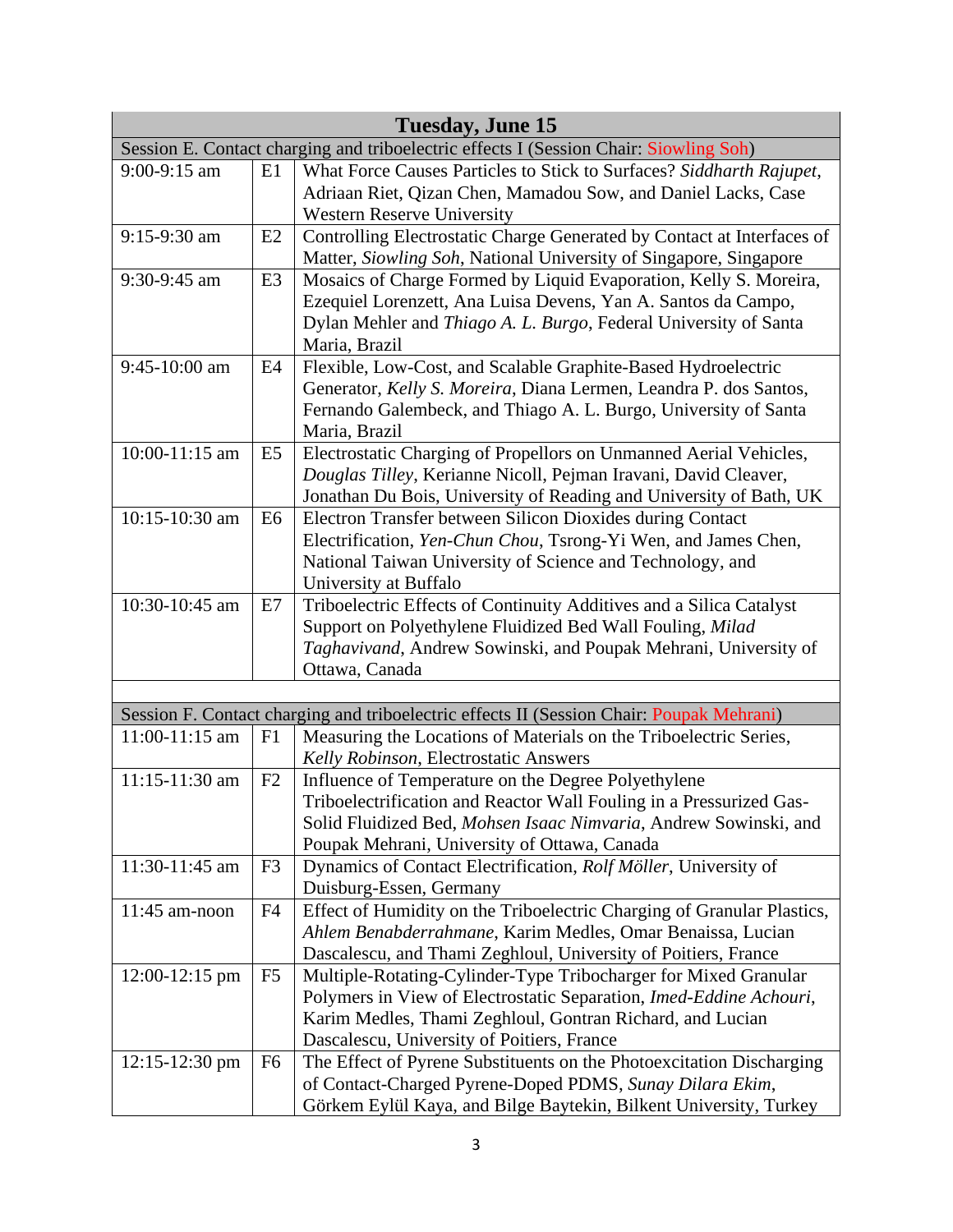| 12:30-12:45 pm | F7             | Triboelectric Patterns from Peeling Adhesive Tape: Investigating the                                        |  |  |  |
|----------------|----------------|-------------------------------------------------------------------------------------------------------------|--|--|--|
|                |                | Sticks and the Slips, Mary Pat Reiter, Rutgers University, The State                                        |  |  |  |
|                |                | University of New Jersey                                                                                    |  |  |  |
|                |                |                                                                                                             |  |  |  |
|                |                | Session G. Materials synthesis, processing, and behavior (Session Chair: Vladimir Chirkov)                  |  |  |  |
| $1:00-1:40$ pm | G <sub>1</sub> | Keynote: Atmospheric Pressure Sub-Normal Glow Discharge and                                                 |  |  |  |
|                |                | Their Application in Enhancing the Piezoelectric Properties of                                              |  |  |  |
|                |                | Polyvinylidene Fluoride (PVDF) Films, Tanvir Farouk, University of                                          |  |  |  |
|                |                | South Carolina                                                                                              |  |  |  |
| $1:40-2:10$ pm | G <sub>2</sub> | <b>Invited:</b> Plasma-Water Interfaces for Applications in Nanomaterials                                   |  |  |  |
|                |                | Synthesis, David Pai, Laboratoire de Physique des Plasmas, Ecole                                            |  |  |  |
|                |                | Polytechnique, France                                                                                       |  |  |  |
| $2:10-2:25$ pm | G <sub>3</sub> | Comparative Study between Numerical Simulated and Experimental                                              |  |  |  |
|                |                | Trajectories of Insulating and Conducting Particles in a                                                    |  |  |  |
|                |                | Multifunctional Electrostatic Separator, Mohamed Maammar, Karim                                             |  |  |  |
|                |                | Medles, Seddik Touhami, Wessim Aksa, Thami Zeghloul, and Lucian                                             |  |  |  |
|                |                | Dascalescu, University of Poitiers, France                                                                  |  |  |  |
| $2:25-2:40$ pm | G4             | Deposited Charge Uniformity and Chemical Modification of a                                                  |  |  |  |
|                |                | Dielectric Surface Exposed to the Corona Discharge Generated by a                                           |  |  |  |
|                |                | Multi-Needle Electrode, Mohamed Sofiane Bendilmi, Zehira Ziari,                                             |  |  |  |
|                |                | Thami Zeghloul, Karim Medles, and Lucian Dascalescu, University of                                          |  |  |  |
|                |                | Poitiers, France                                                                                            |  |  |  |
| 2:25-2:40 pm   | G <sub>5</sub> | Dielectric Properties of Silicone Composites under Combined Effects                                         |  |  |  |
|                |                | of Pressure and Temperature, Khadija Kanwal Khanum and Shesha                                               |  |  |  |
|                |                | Jayaram, University of Waterloo, Canada                                                                     |  |  |  |
|                |                |                                                                                                             |  |  |  |
|                |                | Session H. Biological and medical applications (Session Chair: Raji Sundararajan)                           |  |  |  |
| $3:00-3:30$ pm | H1             | <b>Invited:</b> Electrostatic Virus and Bacteria Detection Based on                                         |  |  |  |
|                |                | Dielectrophoresis, Michihiko Nakano, Kyushu University, Japan                                               |  |  |  |
| $3:30-3:45$ pm | H <sub>3</sub> | Electroporation-Mediated Metformin for Effective Anticancer                                                 |  |  |  |
|                |                | Treatment of Triple Negative Breast Cancer Cells, Praveen Sahu,                                             |  |  |  |
|                |                | Ignacio G. Camarillo, Pragatheiswar Giri, and Raji Sundararajan,                                            |  |  |  |
|                |                | <b>Purdue University</b>                                                                                    |  |  |  |
| $3:45-4:00$ pm | H <sub>4</sub> | Effect of Microplasma Treatment on Ceramide and                                                             |  |  |  |
|                |                | Phosphatidylcholine, Jaroslav Kristof, Ahmad Guji Yahaya, Fariha                                            |  |  |  |
|                |                | Mustafa, Marius Blajan, and Kazuo Shimizu, Shizuoka University,                                             |  |  |  |
|                |                | Japan                                                                                                       |  |  |  |
| $4:00-4:15$ pm | H <sub>5</sub> | Sterilization of Cutibacterium Acnes in Liquid Using Microplasma,                                           |  |  |  |
|                |                | Tomohiro Okuyama, Ahmad Guji Yahaya, Jaroslav Kristof, Marius                                               |  |  |  |
|                |                | Blajan, and Kazuo Shimizu, Shizuoka University, Japan<br>On the Use of a PEF Generator for Non-Conventional |  |  |  |
| $4:15-4:30$ pm | H <sub>6</sub> |                                                                                                             |  |  |  |
|                |                | Characterization of Biological Material, Patrizia Lamberti, Elisabetta                                      |  |  |  |
|                |                | Sieni, and Raji Sundararajan, University of Salerna, Italy, Insubria                                        |  |  |  |
|                |                | University, Italy, and Purdue University                                                                    |  |  |  |